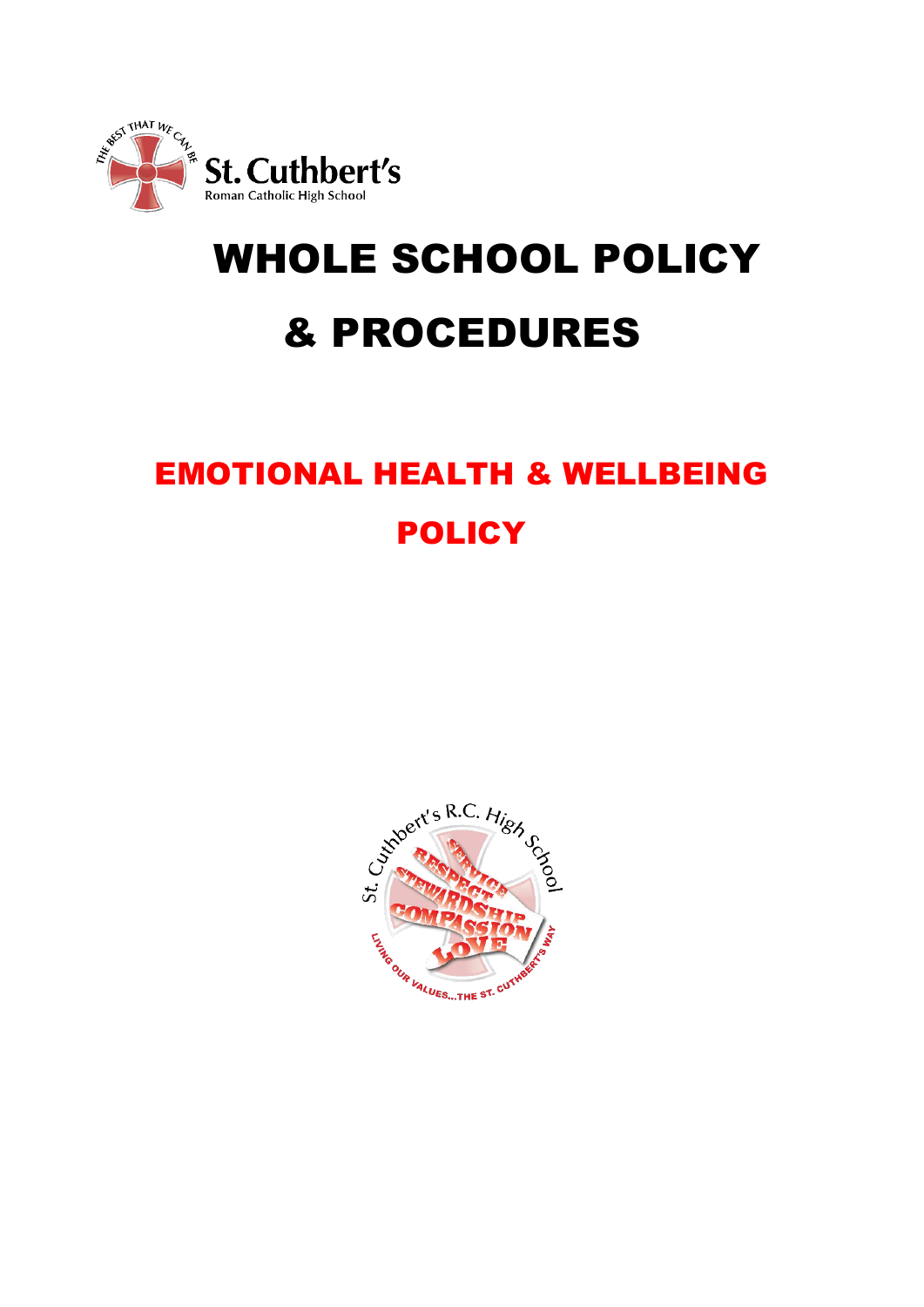#### **Mission Statement**

*'The Lord God requires of us that we should help others whenever we can, always make the right choices and be the best that we can be in everything that we do'.*

| Policy: Emotional Health and Wellbeing Policy |              |                                   |                        |
|-----------------------------------------------|--------------|-----------------------------------|------------------------|
| Type: School Policy                           | Website: Yes |                                   | Author: K. Fairbrother |
| Approved: May 2022                            |              | Next Review: June 23              |                        |
| Frequency: Annual                             |              | Delegated: Governors or Committee |                        |
| Notes:                                        |              |                                   |                        |
|                                               |              |                                   |                        |
|                                               |              |                                   |                        |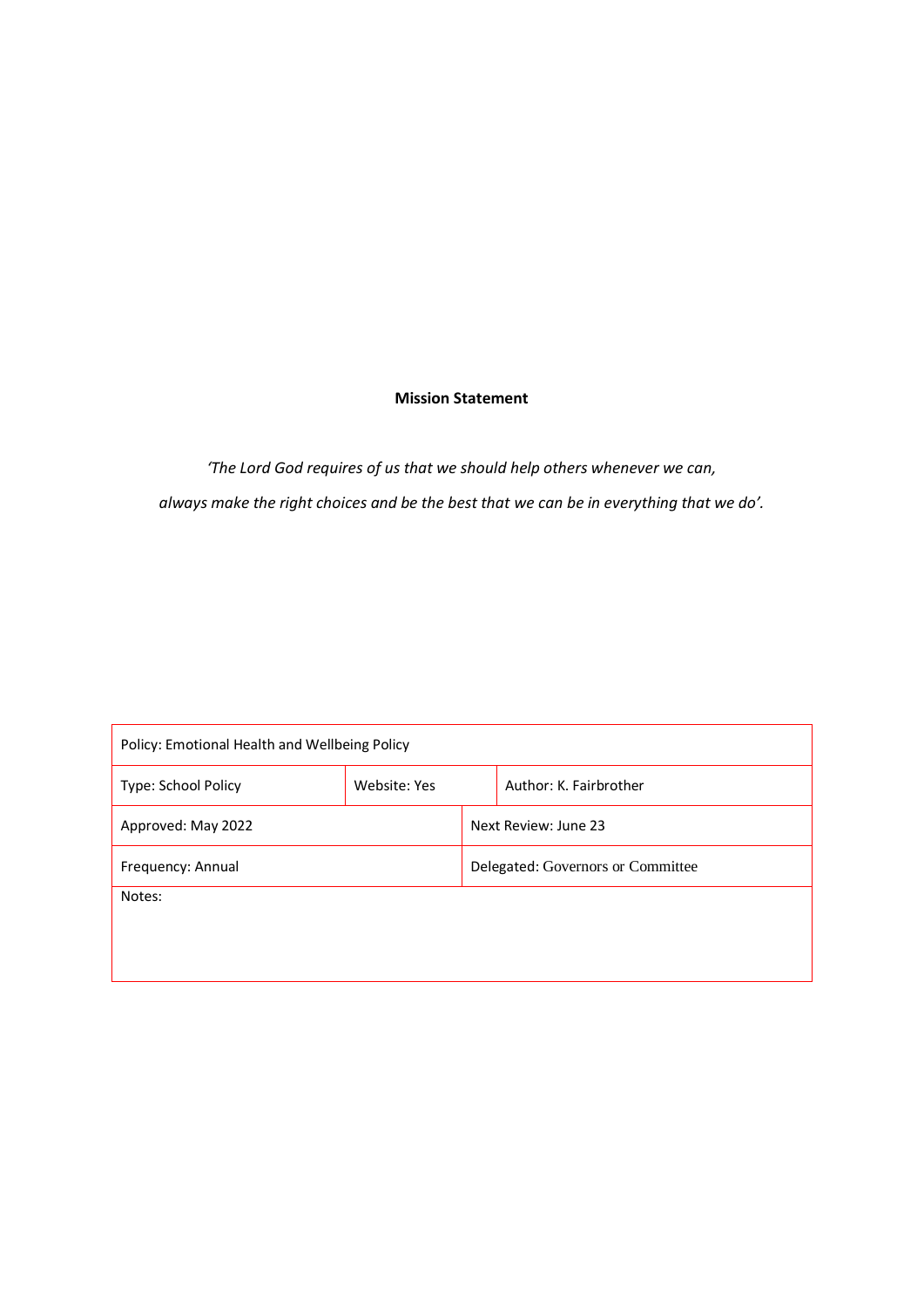This policy was written in consultation with staff, pupils, parents and professionals involved in mental health and wellbeing.

## Policy Statement

At St Cuthbert's RC High School, we are committed to supporting the emotional health and wellbeing of our pupils and staff.

We have a supportive and caring ethos and our approach is respectful and kind, where each individual and contribution is valued.

At our school we know that everyone experiences life challenges that can make us vulnerable and at times, anyone may need additional emotional support. We take the view that positive mental health is everybody's business and that we all have a role to play.

## At our school we:

- help children to understand their emotions and feelings better
- help children feel comfortable sharing any concerns or worries
- help children socially to form and maintain relationships.
- promote self-esteem and ensure children know that they count.
- encourage children to be confident and 'dare to be different'
- help children to develop emotional resilience and to manage setbacks.

#### We promote a mentally healthy environment through:

- Promoting our school values and encouraging a sense of belonging.
- Promoting pupil voice and opportunities to participate in decision-making
- Celebrating academic and non-academic achievements
- Providing opportunities to develop a sense of worth through taking responsibility for themselves and others
- Providing opportunities to reflect.
- Access to appropriate support that meets their needs

#### We pursue our aims through:

- Universal, whole school approaches
- Support for pupils going through recent difficulties including bereavement.

• Specialised, targeted approaches aimed at pupils with more complex or long-term difficulties including attachment disorder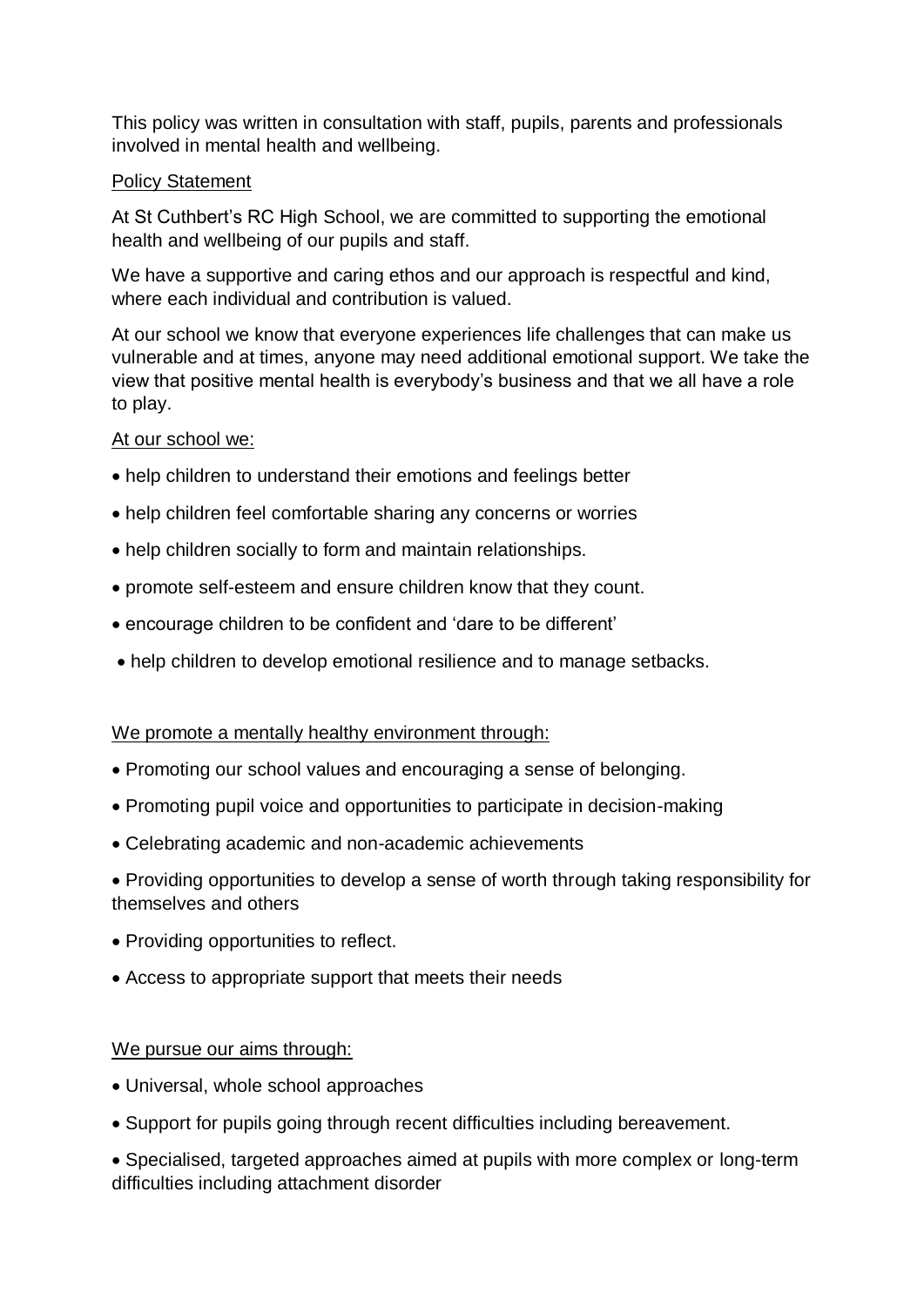# Scope

This policy should be read in conjunction with our First Aid and Medical Needs policy in cases where pupils mental health needs overlap with these.

This policy should also be read in conjunction with policies for Behaviour and Antibullying, and PSHE policies. It should also sit alongside child protection procedures.

# Lead Members of Staff

Whilst all staff have a responsibility to promote the mental health of students, staff with a specific, relevant remit include:

- Tracy Logan- Designated Safeguarding Lead
- Jennifer Waft- Designated Safeguarding Lead
- Kelly Fairbrother- Mental Health and Emotional wellbeing lead
- Nikki Hamnett- SENDco

# Teaching about Mental Health

The skills, knowledge and understanding needed by our students to keep themselves mentally healthy and safe are included as part of our skills for life curriculum. The specific content of lessons will be determined by the specific needs of the cohort we're teaching but we will also use the Skills for Life curriculum to ensure that we teach mental health and emotional wellbeing issues in a safe and sensitive manner.

# Targeted support

The school will offer support through targeted approaches for individual pupils or groups of pupils which may include:

Circle time approaches/ interventions.

- SELECT offer of interventions.
- Bereavement support program
- CBT based 1-1 work with the Mentally Healthy Schools Team
- Group Work/Mental health and wellbeing workshops
- Health Champions peer support scheme.
- 1-1 Counselling/ psychoeducation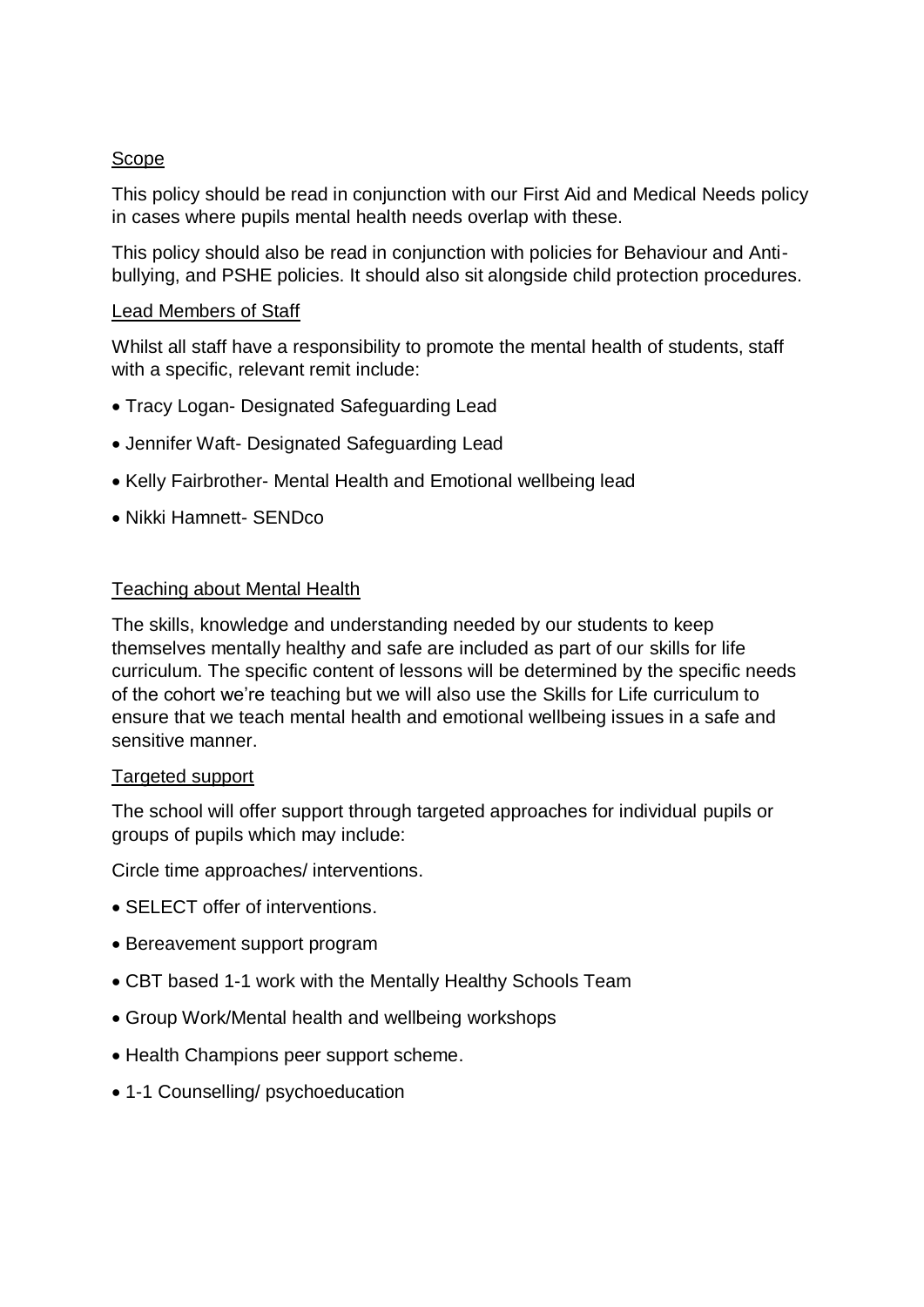The school will make use of resources to assess and track wellbeing as appropriate including:

- Strengths and Difficulties questionnaire
- Class charts wellbeing analytics
- Pupil Voice Surveys

## **Signposting**

We will ensure that staff, pupils and parents are aware of what support is available within our school and how to access further support.

#### Identifying needs and Warning Signs

All staff are trained to complete referrals into the wellbeing team, identifying a range of possible difficulties including:

- Attendance
- Punctuality
- Relationships
- Approach to learning
- Physical indicators
- Negative behaviour patterns
- Family circumstances
- Recent bereavement
- Health indicators

Referrals are discussed at a weekly allocation meeting with subsequent actions/support being put in place.

School staff may also become aware of warning signs which indicate a student is experiencing mental health or emotional wellbeing issues. These warning signs should always be taken seriously and staff observing any of these warning signs should communicate their concerns with the designated child protection and safeguarding officer or the health and wellbeing lead as appropriate.

Possible warning signs include:

- Changes in eating / sleeping habits
- Becoming socially withdrawn
- Changes in activity and mood
- Talking or joking about self-harm or suicide
- Expressing feelings of failure, uselessness or loss of hope
- Repeated physical pain or nausea with no evident cause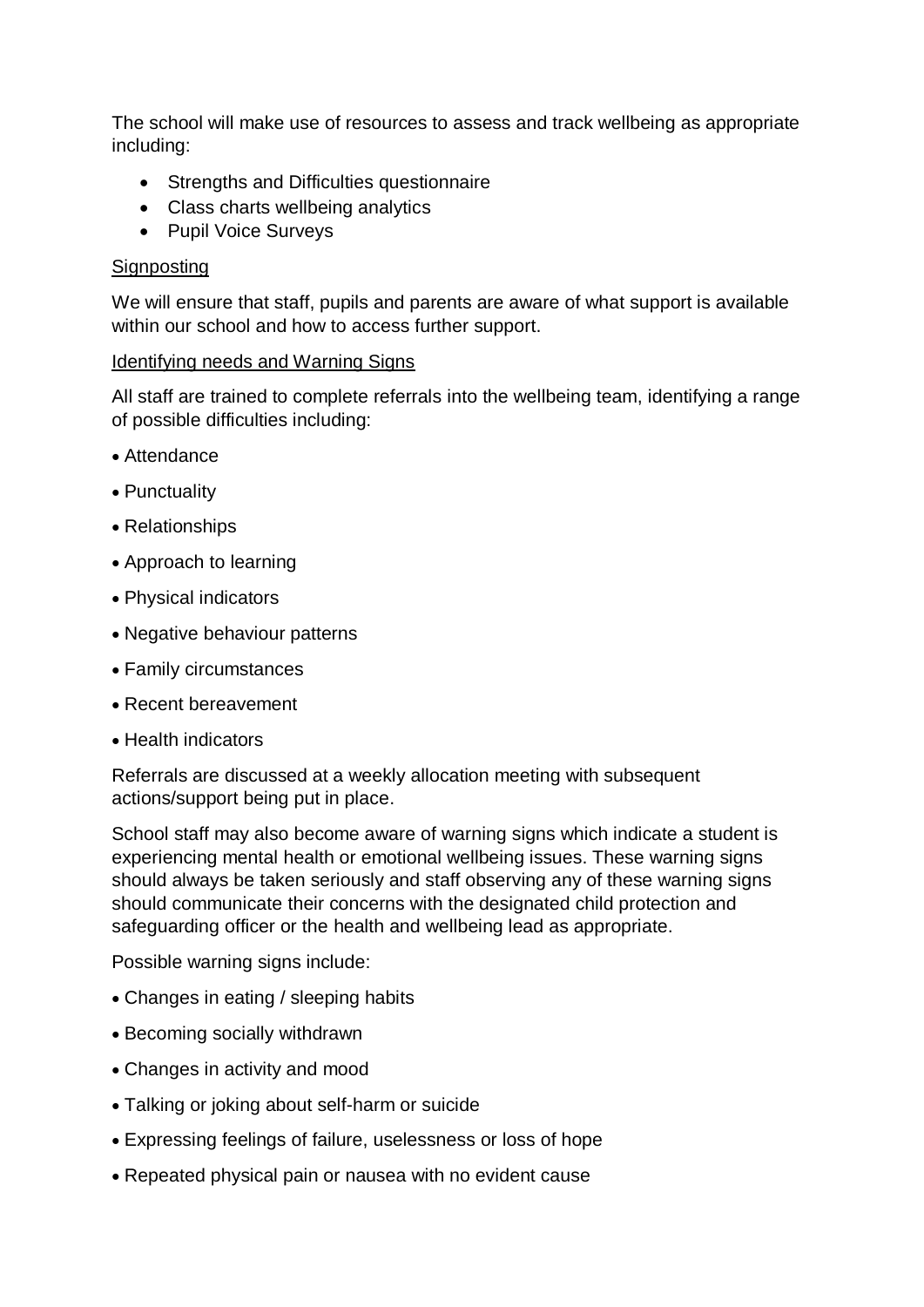• An increase in lateness or absenteeism

#### Working with Parents

In order to support parents, we will:

• Highlight sources of information and support about mental health and emotional wellbeing on our school website

• Share and allow parents to access sources of further support e.g. through parental workshops/ informative sessions

• Ensure that all parents are aware of who to talk to, and how to get in touch with the appropriate staff member, if they have concerns about their child.

- Make our emotional wellbeing and mental health policy easily accessible to parents
- Share ideas about how parents can support positive mental health in their children.

• Keep parents informed about the mental health topics their children are learning about in Skills for Life and share ideas for extending and exploring this learning at home.

#### Working with other agencies and partners

As part of our targeted provision the school will work with other agencies to support children's emotional health and wellbeing including:

The school nursing service

Educational psychology services

Behaviour support through Early break, Sunrise Team, Police

Paediatricians

CAMHS (child and adolescent mental health service)

#Thrive

Counselling services

Family support workers

**Therapists** 

Young Peoples Mentally Healthy Schools Team

Hamer Boxing

Manchester United Foundation

Kooth

Virgin Care

Rochdale Connections Trust